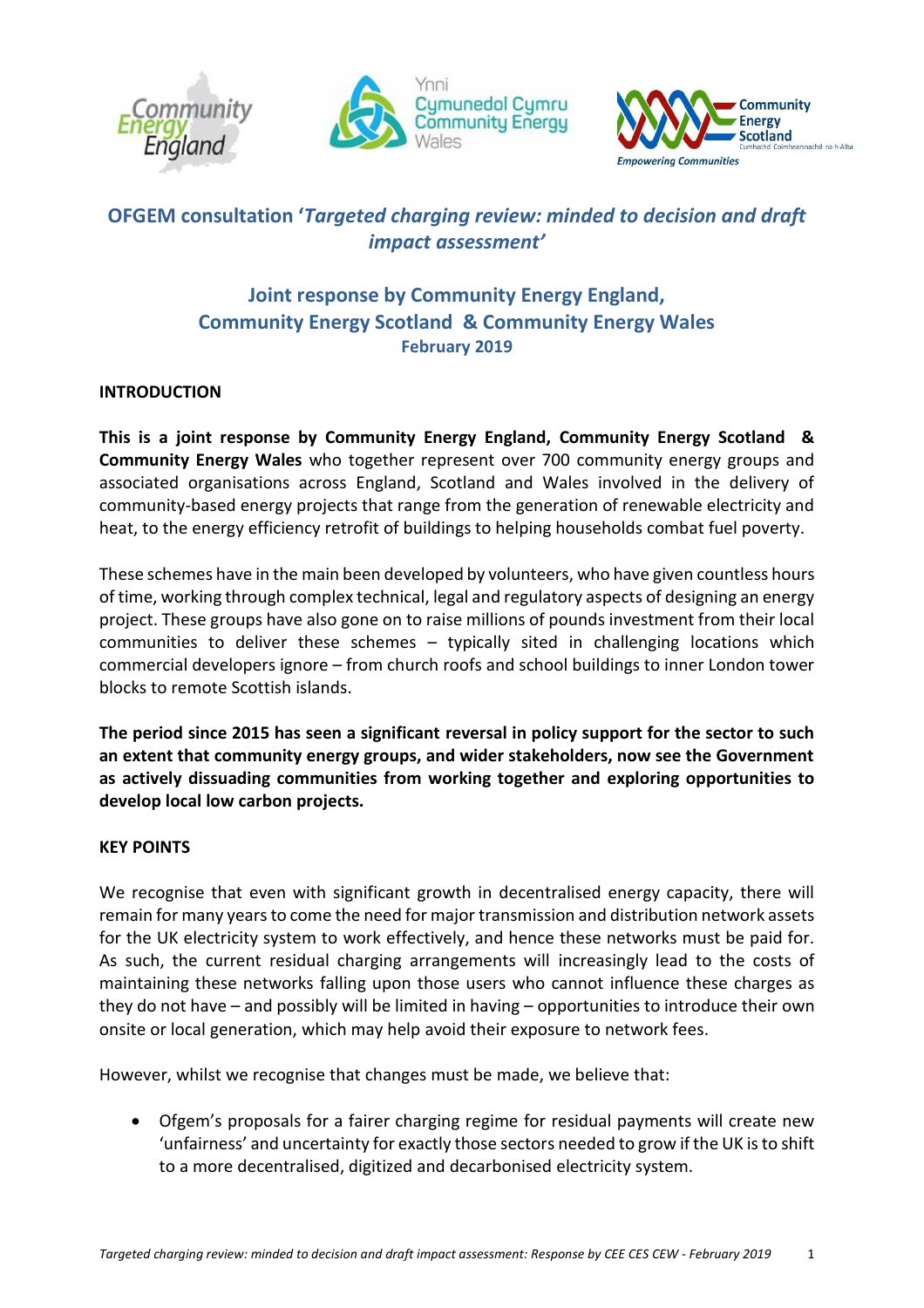- The proposal to further reduce embedded benefits through the application of BSUoS payments on smaller generators is unjustified. We do not agree to such a change.
- Ofgem report that the bulk of the proposals work against investment in smaller generation projects, typical of community energy, and at the same time support the development of larger scale CCGT power stations. We fail to see how this can be seen as 'fair'.
- The document states that Ofgem *"[3.2 …] have been mindful of our environmental obligations and have formally assessed the carbon impacts of proposed reforms. In doing so we are trying to be fair, proportionate and practical"* citing that Ofgem *"must assess and make a decision on TCR within the prescribed framework of the SCR process"*. This appears to show the SCR process constrains Ofgem to consider how to implement this process within a context of the UK's national climate change obligations, and has potentially led to the outcomes delivered which are negatively impacting renewable generation and energy efficiency action. It is possible that the SCR is not fit for purpose in an energy system that must undergo rapid decarbonisation.
- The level of complexity associated with this consultation make it hugely difficult to understand what the full impacts the changes may bring. We are disappointed that Ofgem did not run specific workshops for smaller generators (i.e. <5MWe) to explore proposals in greater depth. The community energy sector will play a vital role in helping shape regulation from a user's perspective as we move to a greater decentralised energy system. We believe funding should be provided to enable community groups to attend and participate in Task Forces.
- We also believe that more detailed case studies on community-scale projects are required to better understand the impacts on projects of both the forward-looking and residual changes being proposed.
- Ofgem indicate that the impacts of the changes to residual payments on embedded generators must be balanced against work being undertaken through the associated 'Reform of network access and forward-looking charges' consultation. However, under the present timetable set out<sup>1</sup>, generators will *not* be able to see an equivalent 'Minded-to-Decision and draft Impact Assessment' on the latter until Spring 2020. Ofgem's December 2018 'Scope of Review' document<sup>2</sup> includes some positive areas of work that the community energy sector is likely to welcome being reformed, however, the hiatus between the two workstream areas puts developers in an invidious position in terms of securing finance for projects where so much uncertainty on forward cost implications around projects remain.
- Ofgem highlight that their proposals around residual charges effectively removes any signals to end users to not only avoid installing onsite generation, or new flexibility solutions (DSR, energy storage) and even energy efficiency measures, as they will attract increased residual charge costs. By adopting a strategy to effectively dampen

 $\overline{a}$ 

<sup>1</sup> https://www.ofgem.gov.uk/electricity/transmission-networks/charging/reform-network-access-and-forwardlooking-charges

<sup>2</sup> *Significant Code Review (SCR) Launch statement letter*, and *Appendix 1: Details of decision on the scope of the review*, Ofgem, 18 December 2018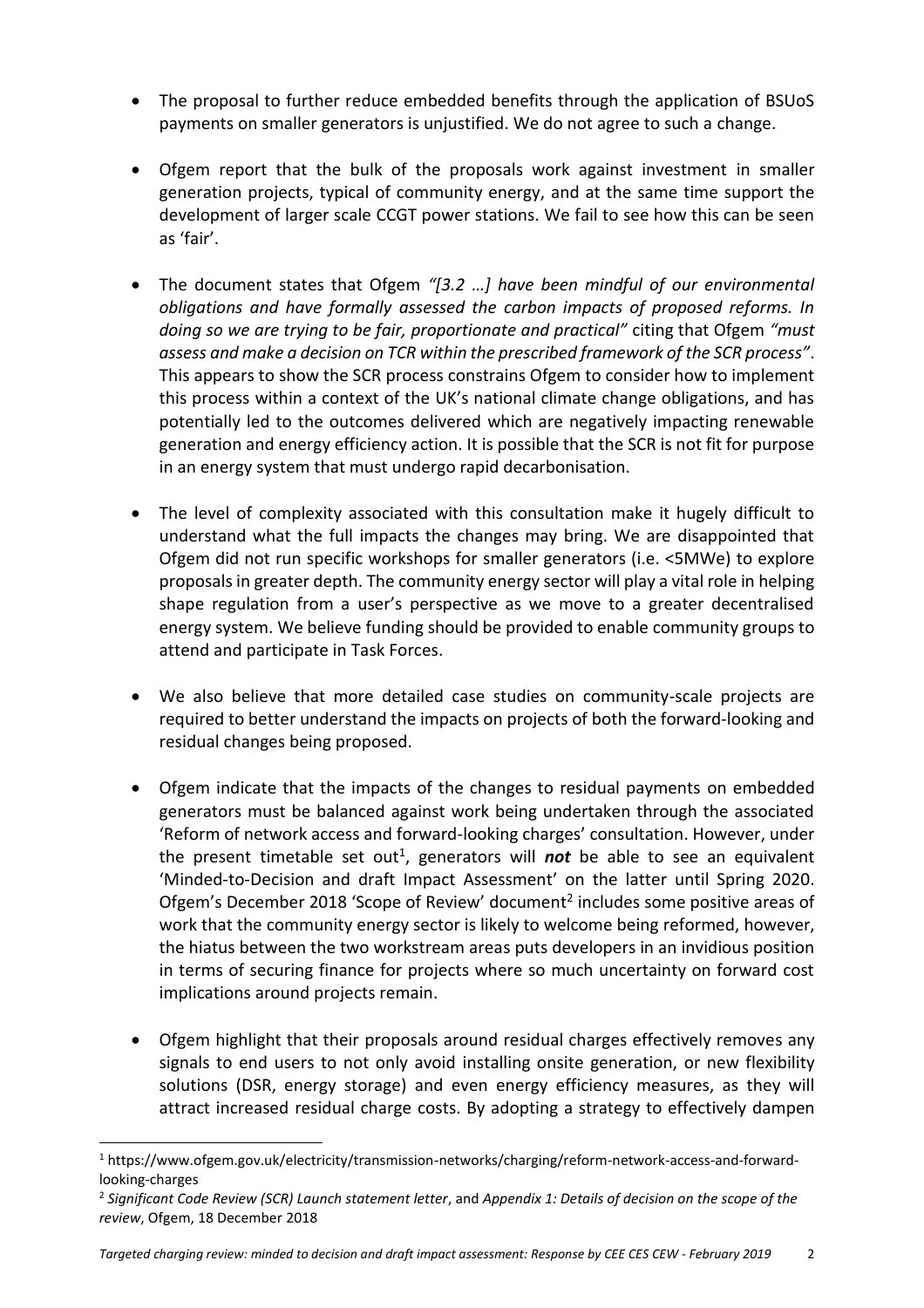behaviourial responses by users to reduce energy consumption questions the whole rationale of why households are contributing some £11bn plus through charges applied to them for the government's smart meter roll out.

- The TCR modelling suggests that Ofgem's proposals will create an incentive for more 'efficient CCGT' capacity coming forward. We do not understand how such an outcome would result in lower carbon emissions sufficient to ensure that UK is on a trajectory to achieve the UK's  $4<sup>th</sup>$  and  $5<sup>th</sup>$  carbon budgets. [It is also not clear on how these new CCGT plant can be both flexible – ramping up and down in response to renewable generation output – and at the same time achieve efficiencies of 54%].
- When the Secretary of State talked about 'no free riders' in his 15 November speech on the future of energy policy, it is unlikely to have included penalising increasing numbers of households suffering from fuel poverty. In the interests of consumers, Ofgem should be looking to support mechanisms that deliver greater levels of home energy efficiency – not introducing new regulation that works to undermine efforts.
- A future charging regime that incentivises building new Combined Cycle Gas Turbines (CCGTS) over renewable energy, flexibility and energy efficiency projects sends a perverse signal to developers, community groups and users and undermines UK energy transition progress.
- We would like to understand what action could be undertaken by Ofgem if, as has been raised by renewable energy stakeholders, the combination of forward looking and residual charges impacts negatively on the renewables sector (as highlighted in para 6.29 of the consultation document) and curtails new investment and capacity coming forward.
- **A key principle of the TCR consultation is to create a 'level playing' field between different types of generation, but we do not believe all generation is created equal. An increasing number of studies both in the UK and internationally show that community energy projects deliver much more to community/users than a conventional, commercial power station. As Minister for Energy Claire Perry MP has recently stated: "…***community energy a key cornerstone of government's ambition for transition to a low-carbon, smart energy system".* **Ofgem's proposals as they currently stand undermine community energy and place barriers to achieving this transition.**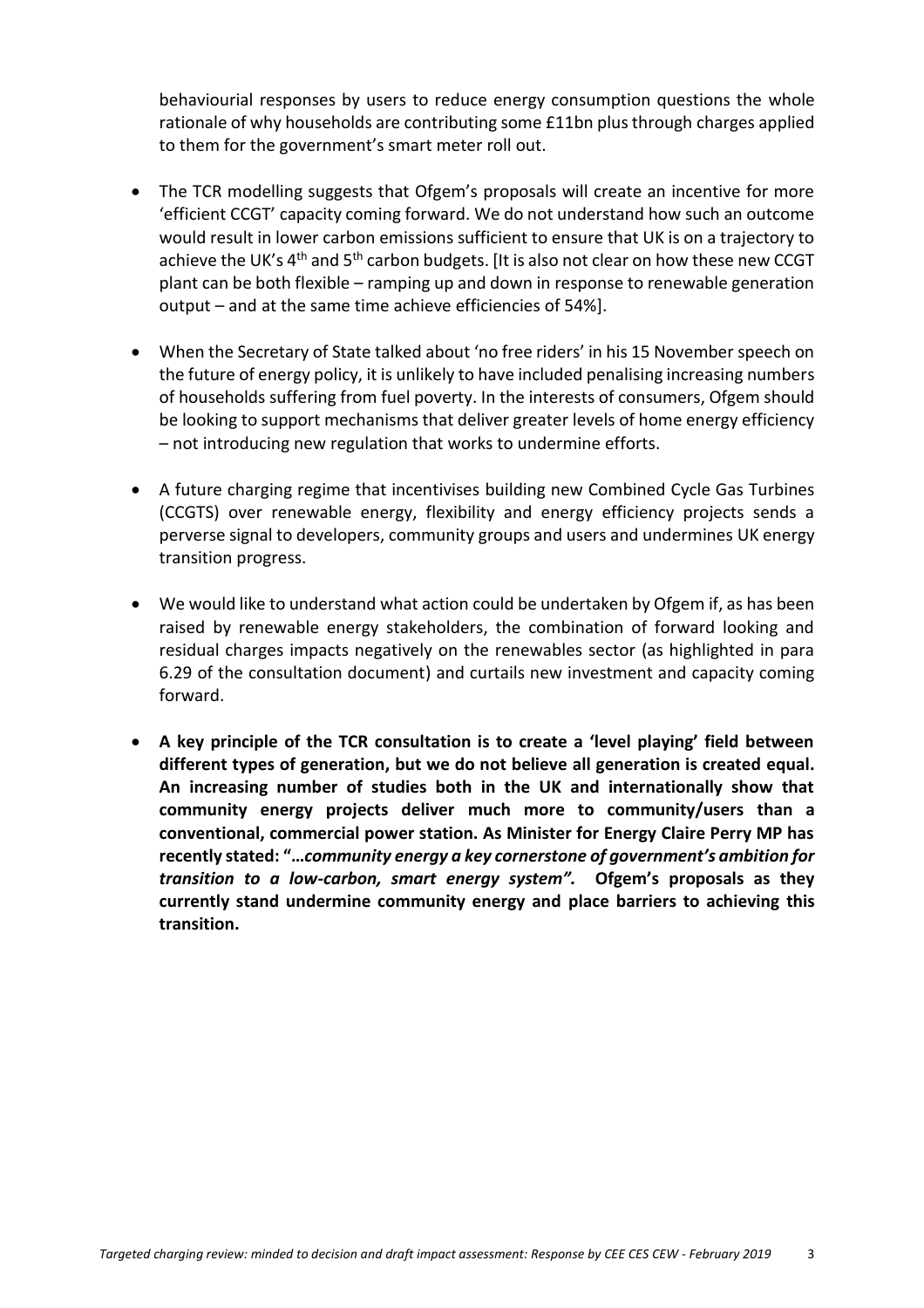#### **COMMENTS ON CONSULTATION**

The level of complexity associated with the consultation make it hugely difficult to understand what the full impacts the changes may bring, even for large industrial users. However, it is clear that the bulk of the proposals work against investment decisions to support the growth of smaller generation typical of community energy projects, with Figure 12 from the consultation (reproduced below) showing an increase in costs for domestic PV and domestic PV with storage generators.





Ofgem's desire to establish a 'level playing' field for generators (by removing embedded benefits) does not appear to extend to supporting smaller generators through this consultation process. There is a clear information deficit amongst different players with regard to being able to respond to this consultation. No small-scale generation (<5MWe) workshop was organised by Ofgem to help steer generators through the changes being proposed, even though such projects were identified as being adversely impacted. Discussions will continue to be dominated by the larger, incumbent energy sector businesses, who have the experience, resources - and who are also represented on the key industry code panels - to ensure they achieve their key goals. The asymmetric nature of debate in these complex discussions is an issue that has previously been made by challenger companies in the DSR sector during the establishment of the Capacity Market: an issue recently ruled on against the Government by the European Court of Justice<sup>3</sup>.

Reducing energy consumption through the introduction of energy efficiency solutions or installing onsite generation and/or storage, also attracts increased charges under the new proposals. Moreover, changes proposed also have the potential to impact negatively on the most vulnerable in society where households with typically lower consumption will be charged more. When the Secretary of State talked about 'no free riders' in his 15 November speech, it is unlikely to have included penalising the increasing number of households suffering from fuel poverty. This is highlighted in Figure 11 from the consultation paper (reproduced below):

 $\overline{\phantom{a}}$ 

<sup>3</sup> *Capacity Market suspended after landmark EU ruling*, BusinessGreen, 15 November 2018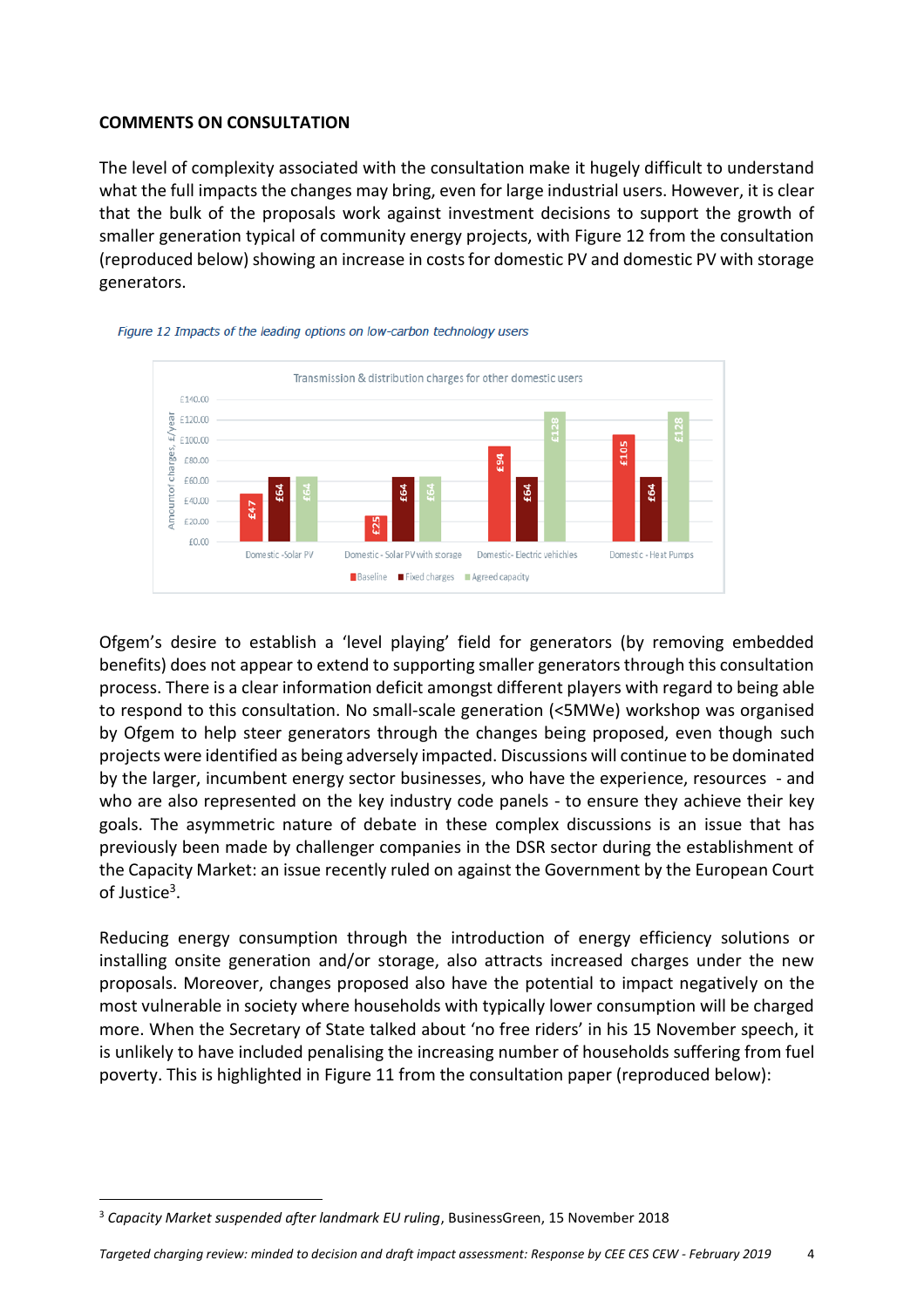

The savings modelled for Ofgem's minded to proposals forecast savings as follow:

- Distributional effects save median domestic users consumer £8
- In addition to this residual changes could save around £2 a year in longer term
- Low Domestic Users: see increase in annual charges from £2-22 per year

In terms of helping customers reduce their energy bills, Ofgem's modelling highlights that the TCR will do little for the majority and for some users actually increase costs. It is also not clear whether the cost benefits to consumers of using onsite and local distributed energy generation, and flexibility technologies solutions have been taken into account.

The paper sets out that modelling undertaken indicates that *"6.29 There is a risk that these changes could lead to the cancellation of some projects, including renewable generators which have been awarded CfD contracts and smaller generators which have been awarded CM contracts, which are not yet online and which would face an increase in charges under both of our options. We note that our analysis indicates no concerns with security of supply from our proposed reforms."* It's not clear whether the potential cancellation of these projects would have knock on effects to consumers and if such costs have been modelled. At a time when community energy generation has faced significant impacts due to the reduction and forthcoming closure of Feed in Tariffs (FITs), and hiatus and uncertainty over the government's proposed Smart Export Guarantee (SEG) – it is anticipated that Ofgem's proposals will extend to smaller projects, further exacerbating the potential of future projects. Furthermore, changes will be introduced over a period when government have stated that no new support mechanisms (up to 2025) for renewable energy systems will be forthcoming.

The modelling undertaken can also not take into account the full range of benefits that community energy projects can bring. A report on the future potential for community energy, commissioned by Government, found that: *"community projects installed offer between 12-13 times as much community value re-invested back into local areas as would be achieved through 100% commercial models. The estimate is based purely on an assessment of economic value, when full social and wider environmental returns are factored in the benefits will be*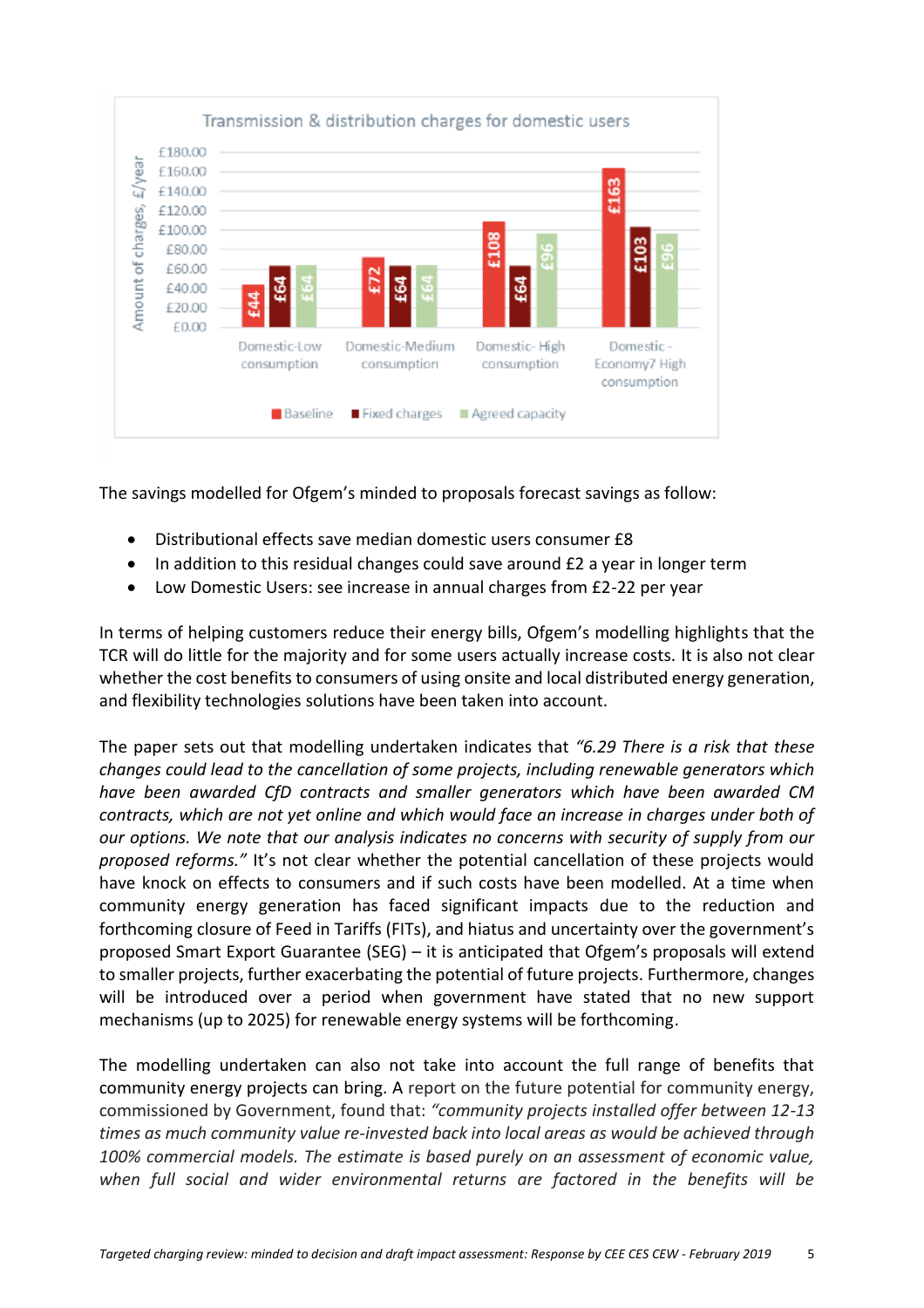*substantially higher.*" <sup>4</sup> A key principle of the TCR consultation is to create a 'level playing' field between different types of generation – but – we do not believe all generation is created equal. Community energy projects deliver much more to community/users than a conventional, commercial power station.

It should be recognised that for the vast majority of customers these proposals will do little to help in terms of reducing energy bills, and any savings will be quickly eroded by future energy price rises<sup>5</sup> - as indicated this week with an expectation that Ofgem will raise its price cap by  $£100<sup>6</sup>$  within a month of the original level being set. It is only through adopting a holistic approach to the use of energy efficiency measures, and, where appropriate onsite and community generation solutions that consumers will begin to see a real reduction in their bills. With the consumer in mind, Ofgem should be looking to support mechanisms that deliver this outcome – enhancing and building upon national policies, not introducing new barriers that undermine progress.

The Government's public attitude tracker consistently shows the public's strong support for renewable energy and a recent survey by ClientEarth reported that *"almost three quarters of consumers would be interested in joining a community energy scheme if the government made it easier (71%), and individuals keen to install their own solar panels (62%) and home energy storage (60%)"*. <sup>7</sup> Regulations should be supporting the public's appetite to take part in the energy transition – not hinder them.

There are also strong regional differences between the impacts of the residual charges changes (set out most clearly in the LCP/Frontier Economics Impact Assessment report<sup>8</sup> Figures 10/11), which needs further analysis. As decarbonisation efforts continue, regions and communities will increasingly look to take advantage of key energy opportunities that may be unique to their areas (e.g. higher wind regimes, increased solar incidence and/or availability to install solar projects, major heat sources, bioenergy resources, large scale urban energy efficiency rollouts, etc). The future charging methodologies being proposed introduce new risks to the delivery of these initiatives which need to be better understood.

The UK's progress on reducing  $CO<sub>2</sub>$  emissions has come about principally through the process of shifting high intensive coal power plant to gas and renewable electricity generation. The Committee on Climate Change has highlighted that *"progress in the power sector masks a marked failure to decarbonise other sectors. In the last five years, this failure has become more acute, as emissions reductions in these sectors have stalled."<sup>9</sup>* Achieving future legally binding carbon budgets will be far more challenging, with a significant shift required by the public to adopt measures such as energy efficiency solutions, the use of localised generation, a switch to smart tariffs, the uptake of EVs and so on. This all requires a strong element of behaviour change. The TCR, with its shift to reducing the economics of embedded generation projects,

 $\overline{a}$ 

<sup>4</sup> *Community Renewable Electricity Generation: Potential Sector Growth to 2020*, Report to DECC, Peter Capener, 2014

<sup>5</sup> *Big rise in UK energy bills likely this spring despite price cap*, The Guardian, 19 January 2019

<sup>6</sup> *Rise in price cap for energy bills puts watchdog in spotlight,* Financial Times, 2 February 2019

 $^7$  British public supports urgent action and litigation on climate change – poll reveals, Client Earth, 20 August 2018

<sup>8</sup> *[Distributional and Wider System Impacts of Reform to Residual Charges](https://www.ofgem.gov.uk/system/files/docs/2018/11/wider_system_impacts_of_tgr_and_bsuos_reforms.pdf)*, LCP & Frontier Economics, November 2018

<sup>&</sup>lt;sup>9</sup> Reducing UK emissions 2018 Progress Report to Parliament Committee on Climate Change June 2018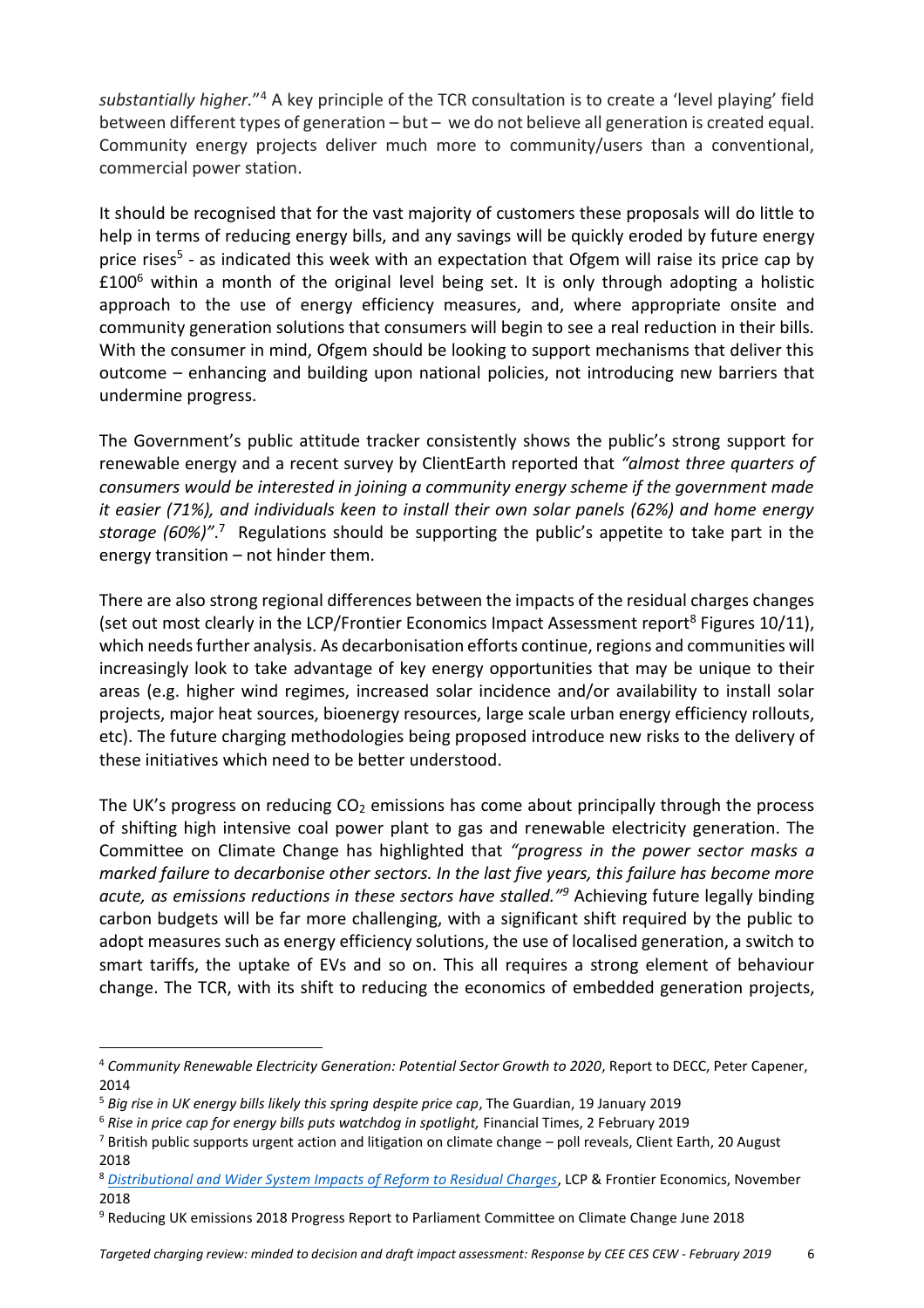and to introduce higher charges for those homes and businesses which invest in energy efficiency, sends all the wrong signals to users.

The Minister for Energy has recently written<sup>10</sup> that: "This revolution has also taken root at a *smaller scale up and down the country as more homes, schools and businesses choose to generate their own electricity from solar panels, small wind turbines and hydro power. But the UK's success in deploying low carbon generation is just the start of the transformation of our energy system with community energy a key cornerstone of government's ambition for transition to a low-carbon, smart energy system…. Small scale generation and battery storage can play a crucial role in cutting carbon emissions as part of this smarter energy system by reducing local demand and providing clean power into the grid when it is needed. This will help avoid costly future connection costs for communities as power consumption grows with electric vehicle uptake and a growth in electric heating."* The TCR's proposals work directly against the government's ambitions, as set out by the Minister.

Similarly, whilst the Secretary of State's speech (cited earlier) supported Ofgem's proposals, the Minister also called for government action to ensure that future action would deliver:

- *"The transformation of distribution and supply should deliver, amongst other things, the prize of domestic energy efficiency improvements."*
- *"We need to ensure that innovative businesses of the present and future can capture the system and network benefits of persuading customers to reduce their energy demand"*  and that
- *"… in a world of technological transformation, there are other diverse solutions that should be explored through competition. For example, at any location, a demand-sidemanagement scheme might be better than a network reinforcement, or a big battery might be better still"*

Again, the TCR does not lay down the foundations for such action, but actively places barriers in the way.

## **CONCLUSIONS**

 $\overline{a}$ 

Ofgem's planned TCR reforms risk undermining the government's stated ambitions for local generation, community energy and energy efficiency – as well new smart solutions such as DSR and storage. The TCR has not been designed in a way that will incentivise the sorts of investment and behaviour that communities – and the government – wish to see.

We request greater examination of how smaller scale generation (<5MWe), typical of community scale projects, will fare under forward-looking and residual charges proposals.

The community energy sector needs greater representation through the SCR process over the coming few years. Ofgem should support smaller generators to take part in these discussions.

There needs to greater alignment between Ofgem's work on forward-looking charges and residual charges. At the present time, the community energy sector view Ofgem's comments

<sup>10</sup> *[Claire Perry: 'From power stations to solar panels, the future is local'](https://www.energylivenews.com/2019/01/08/claire-perry-from-power-stations-to-solar-panels-the-future-is-local/)*: An opinion piece from the Energy Minister, Energy Live News 8 January 2019